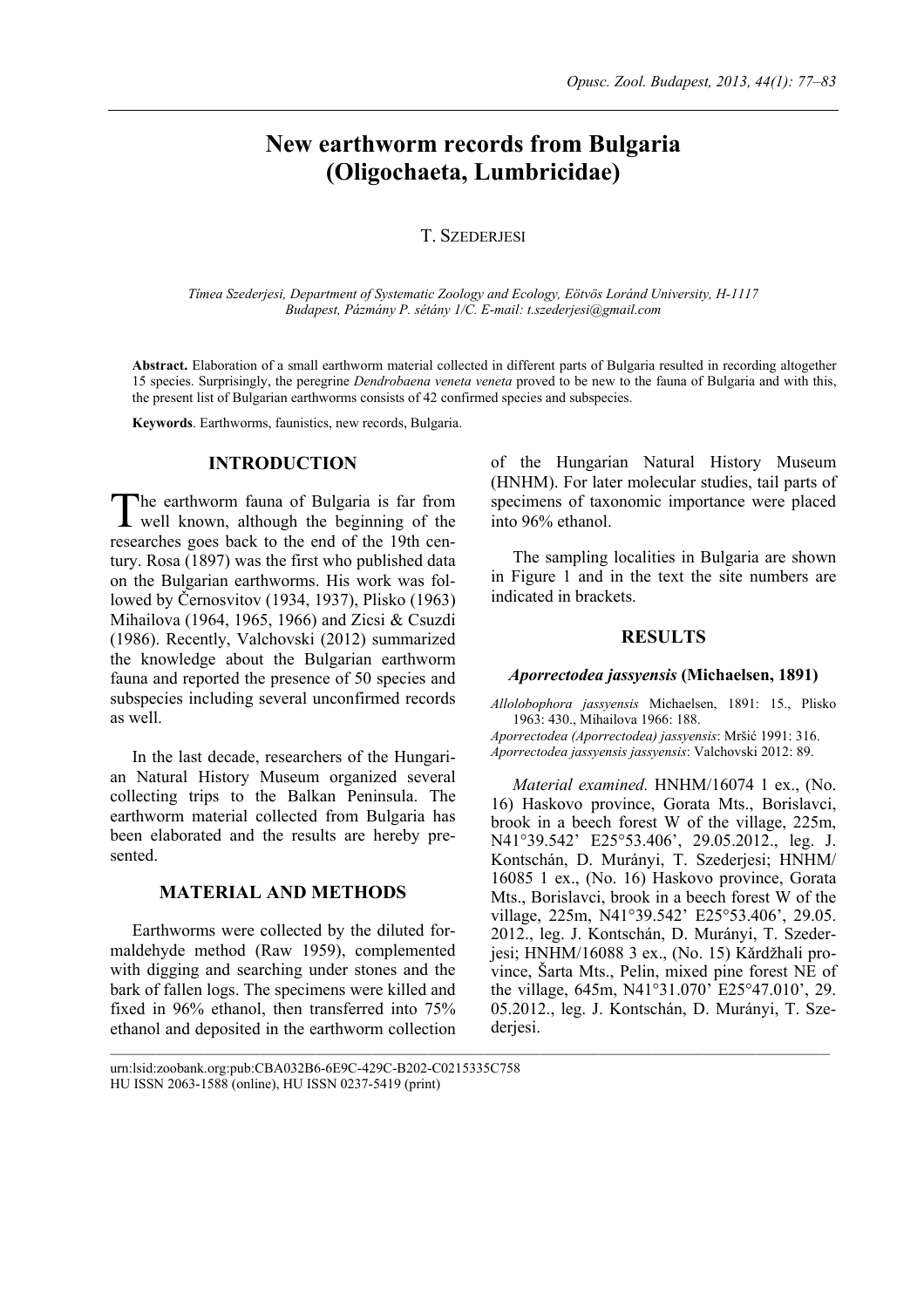

**Figure 1.** Collecting sites in Bulgaria (for explanations see the text)

### *Cernosvitovia rebeli* **(Rosa, 1897)**

*Allolobophora rebelii* Rosa, 1897: 3., Csuzdi & Pop 2007: 20. *Octolasium rebeli*: Černosvitov 1934: 77., 1937: 89., Mihailova 1966: 194.

*Cernosvitovia (Cernosvitovia) rebeli*: Mršić 1991: 148. *Cernosvitovia rebeli*: Valchovski 2012: 91.

*Material examined.* HNHM/15789 1 ex., (No. 22) Burgas province, Strandcha Mts., sidebrook of Ropotamo Stream in an oak forest, 2km N of Jasna poljana, 80m, N42°17.819' E27°37.246', 08.04.2007., leg. L. Dányi, Z. Erőss, Z. Fehér, J. Kontschán, D. Murányi; HNHM/16072 1 ex., (No. 16) Haskovo province, Gorata Mts., Borislavci, brook in a beech forest W of the village, 225m, N41°39.542' E25°53.406', 29.05.2012., leg. J. Kontschán, D. Murányi, T. Szederjesi; HNHM/16073 1 ex., (No. 16) Haskovo province, Gorata Mts., Borislavci, brook in a beech forest W of the village, 225m, N41°39.542' E25°

53.406', 29.05.2012., leg. J. Kontschán, D. Murányi, T. Szederjesi; HNHM/16084 1 ex., (No. 16) Haskovo province, Gorata Mts., Borislavci, brook in a beech forest W of the village, 225m, N41° 39.542' E25°53.406', 29.05.2012., leg. J. Kontschán, D. Murányi, T. Szederjesi.

#### *Dendrobaena alpina alpina* **(Rosa, 1884)**

*Allolobophora alpina* Rosa, 1884: 28.

- *Eisenia alpina* f. *typica*: Černosvitov 1937: 80., Mihailova 1966: 185.
- *Dendrobaena alpina*: Plisko 1963: 437., Zicsi & Csuzdi 1986: 118., Valchovski 2012: 91.
- *Dendrobaena alpina alpina*: Mršić 1991: 627., Csuzdi *et al.* 2006: 127.

*Material examined.* HNHM/16077 1 ex., (No. 10) Smoljan province, Radjuva Planina, Pavelsko, beech forest and alpine grassland SE of the village, 1545m, N41°49.826' E24°44.657', 31.05.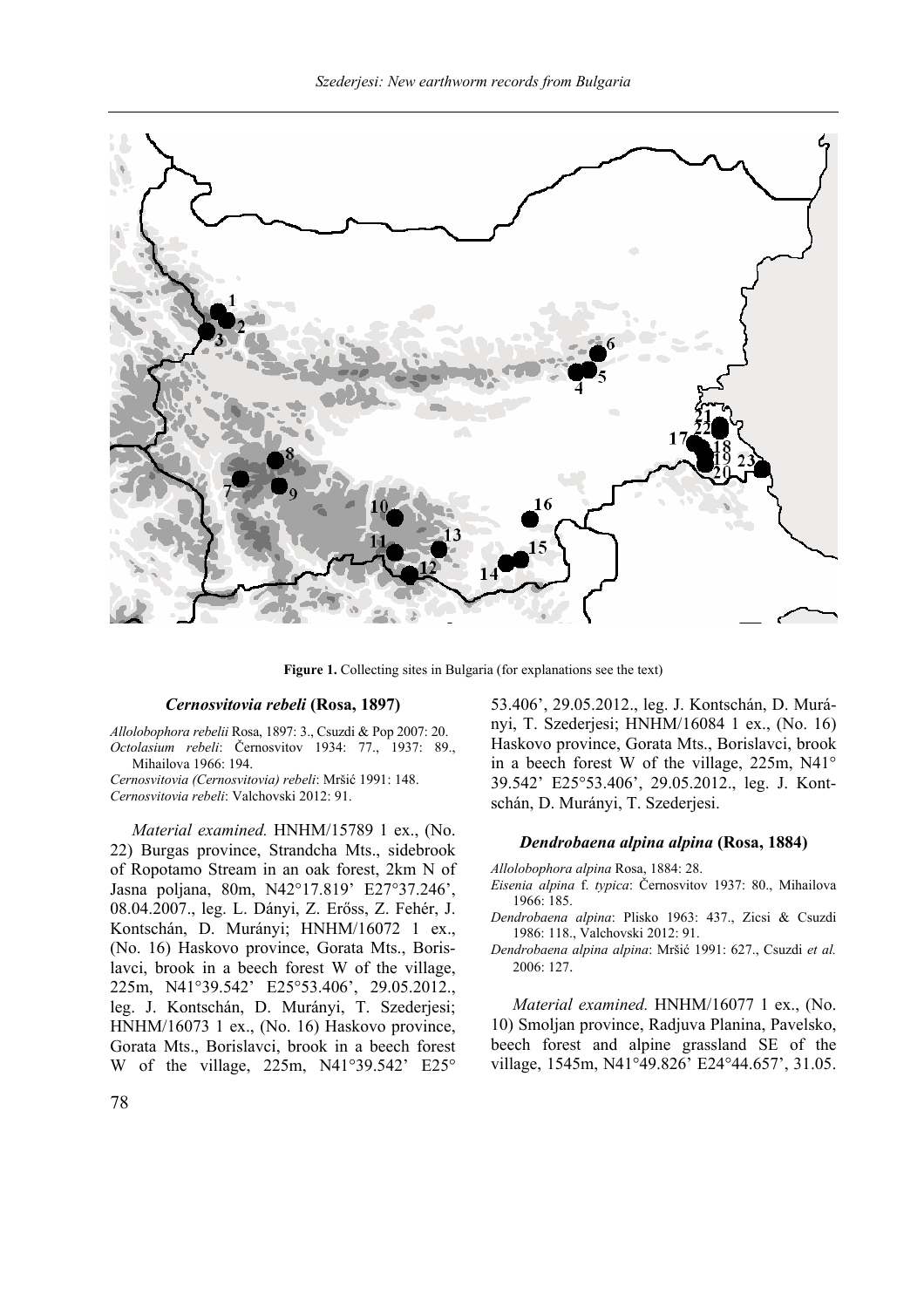2012., leg. J. Kontschán, D. Murányi, T. Szederjesi.

#### *Dendrobaena attemsi* **(Michaelsen, 1902)**

*Helodrilus (Dendrobaena) attemsi* Michaelsen, 1902: 74. *Dendrobaena attemsi*: Černosvitov 1937: 83., Plisko 1963: 436., Mihailova 1966: 190., Zicsi & Csuzdi 1986: 118., Mršić 1991: 604., Valchovski 2012: 91.

*Material examined.* HNHM/16071 3 ex., (No. 13) Kǎrdžhali province, Zǎlti Djal Mts., Sedlarci, spring and limestone gorge NW of the village, 585m, N41°33.073' E25°01.783', 30.05.2012., leg. J. Kontschán, D. Murányi, T. Szederjesi; HNHM/16089 1 ex., (No. 11) Smoljan province, Perelik Mts., Smoljan, forest stream and spruce forest above (N of) the city, 1370m, N41°36.524' E24°41.498', 31.05.2012., leg. J. Kontschán, D. Murányi, T. Szederjesi.

#### *Dendrobaena byblica byblica* **(Rosa, 1893)**

*Allolobophora byblica* Rosa 1893: 4–5.

- *Dendrobaena ganglbaueri* var. *byblica*: Černosvitov 1934: 74., 1937: 84.
- *Dendrobaena byblica*: Plisko 1963: 437., Mršić 1991: 566., Valchovski 2012: 92.

*Material examined.* HNHM/15579 1 ex., (No. 9) Blagoevgrad province, Rila Mts., Mesta basin, sidebrook of the Stream Ropalica below the Grăničar mountain hut, 2100m, 07.09.2005., leg. M. Földvári, J. Kontschán, D. Murányi, T. Szüts; HNHM/15790 1 ex., (No. 22) Burgas province, Strandcha Mts, sidebrook of Ropotamo Stream in an oak forest, 2km N of Jasna poljana, 80m, N42°17.819' E27°37.246', 08.04.2007., leg. L. Dányi, Z. Erőss, Z. Fehér, J. Kontschán, D. Murányi; HNHM/15808 2 ex., (No. 17) Burgas province, Strandcha (Bosna) Mts, Karamlâk stream, gallery and rocks above Mladežko, 210m, N42° 09.080' E27°21.918', 07.04.2007., leg. L. Dányi, Z. Erőss, Z. Fehér, J. Kontschán, D. Murányi.

#### *Dendrobaena hortensis* **(Michaelsen, 1890)**

*Allolobophora subrubicunda* var. *hortensis* Michaelsen, 1890: 15.

*Eisenia veneta* var. *hibernica*: Mihailova 1966: 187.

*Dendrobaena hortensis*: Mršić 1991: 622., Valchovski 2012: 92.

*Material examined.* HNHM/15803 2 ex., (No. 21) Burgas province, Strandcha Mts, Ropotamo Stream and its shore vegetation, 3km N of Jasna poljana, 30m, N42°18.644' E27°37.428', 08.04. 2007., leg. L. Dányi, Z. Erőss, Z. Fehér, J. Kontschán, D. Murányi; HNHM/15804 2 ex., (No. 19) Burgas province, Strandcha Mts, Veleka River S of Zvedec, 200m, N42°05.009' E27°25.662', 07.04. 2007., leg. L. Dányi, Z. Erőss, Z. Fehér, J. Kontschán, D. Murányi; HNHM/15817 1 ex., (No. 18) Burgas province, Strandcha (Bosna) Mts, Karamlâk stream and its gallery 3km W of Mladežko, 180m, N42°08.817' E27°24.950', 07. 04.2007., leg. L. Dányi, Z. Erőss, Z. Fehér, J. Kontschán, D. Murányi.

#### *Dendrobaena octaedra* **(Savigny, 1826)**

*Enterion octaedrum* Savigny, 1826: 183.

*Dendrobaena octaedra*: Černosvitov 1937: 83., Plisko 1963: 435., Zicsi & Csuzdi 1986: 118., Mršić 1991: 607., Valchovski 2012: 93.

*Material examined.* HNHM/16070 4 ex., (No. 13) Kǎrdžhali province, Zǎlti Djal Mts., Sedlarci, spring and limestone gorge NW of the village, 585m, N41°33.073' E25°01.783', 30.05.2012., leg. J. Kontschán, D. Murányi, T. Szederjesi; HNHM/16078 2 ex., (No. 10) Smoljan province, Radjuva Planina, Pavelsko, beech forest and alpine grassland SE of the village, 1545m, N41°49.826' E24°44.657', 31.05.2012., leg. J. Kontschán, D. Murányi, T. Szederjesi; HNHM/ 16083 1 ex., (No. 12) Smoljan province, Ardinski Djal Mts., Koritata, stream and mixed forest SW of the village, 995m, N41°24.089' E24°46.786', 30.05.2012., leg. J. Kontschán, D. Murányi, T. Szederjesi; HNHM/16091 3 ex., (No. 11) Smoljan province, Perelik Mts., Smoljan, forest stream and spruce forest above (N of) the city,  $1370m$ ,  $N41^{\circ}$ 36.524' E24°41.498', 31.05.2012., leg. J. Kontschán, D. Murányi, T. Szederjesi.

#### *Dendrobaena veneta veneta* **(Rosa, 1886)**

*Allolobophora veneta* Rosa, 1886: 674. *Dendrobaena veneta veneta*: Mršić 1991: 613.

*Material examined.* HNHM/15580 1 ex., (No. 6) Sliven province, Stara Planina, Vârbishka Mts., above Medven, 420m, N42°50.543' E26°33.950',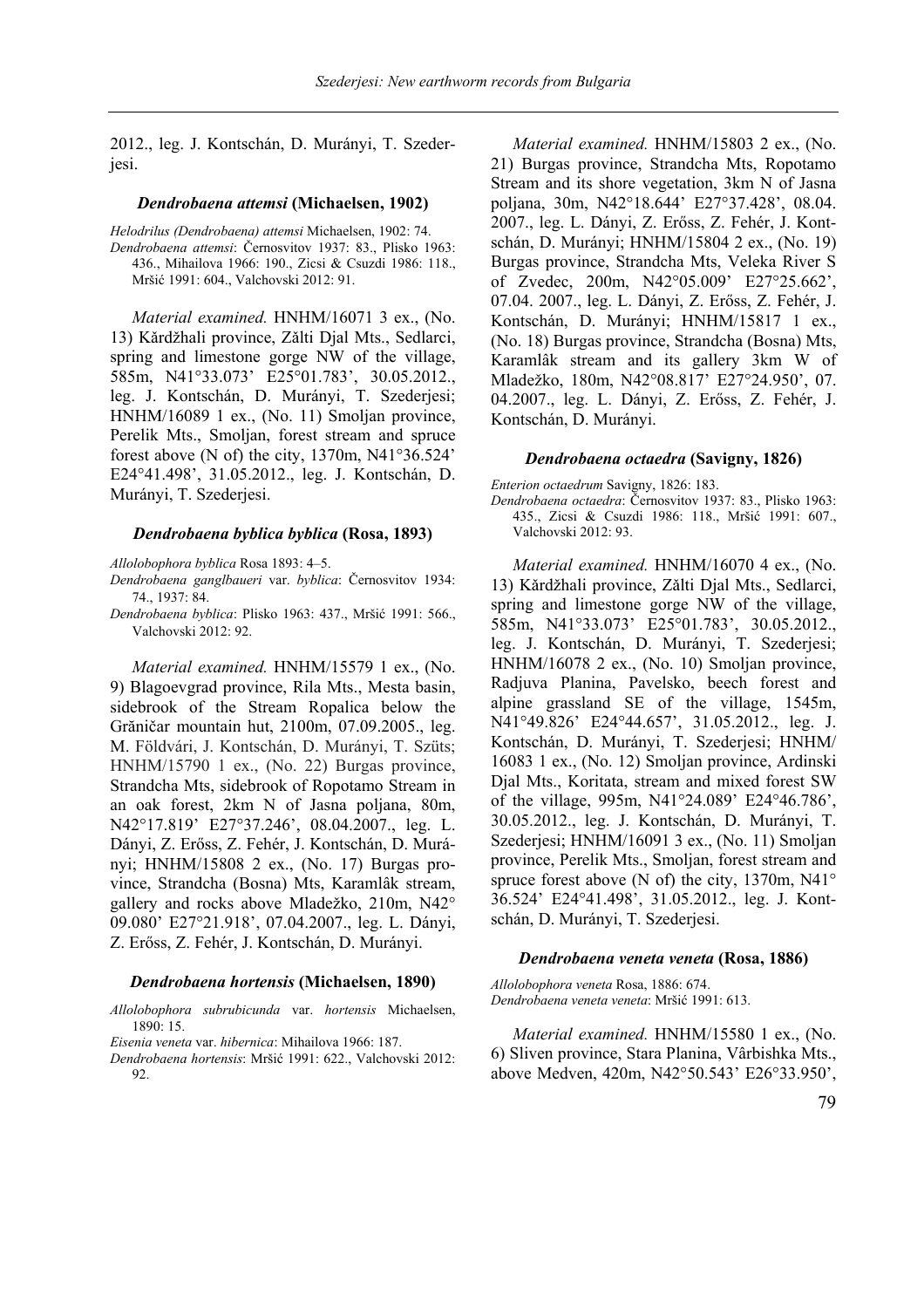04-05.09.2005., leg. M. Földvári, J. Kontschán, D. Murányi, T. Szüts.

*Remark.* This peregrine species is new to the fauna of Bulgaria.

### *Eisenia lucens* **(Waga, 1857)**

*Lumbricus lucens* Waga, 1857: 161.

*Eisenia submontana*: Černosvitov 1934: 71., 1937: 79., Mihailova 1966: 184.

*Allolobophora latens*: Mihailova 1964: 164.

*Eisenia lucens*: Plisko 1963: 428., Mršić 1991: 500., Valchovski 2012: 94.

*Material examined.* HNHM/15569 1 ex., (No. 3) Montana province, Stara Planina, 892m, N43°12.319' E23°03.095', 28.06.2006., leg. Z. Barina, D. Pifkó, L. Lőkös; HNHM/15570 1 ex., (No. 2) Montana province, Stara Planina, 1002m, N43°08.381' E23°13.095', 28.06.2006., leg. Z. Barina, D. Pifkó, L. Lőkös; HNHM/15593 2 ex., (No. 1) Montana province, Berkovica, 15km along the road to the Petrohanski prohod, 1000m, 25.07.2009., leg. Z. Erőss, Z. Fehér; HNHM/ 15792 1 ex., (No. 5) Sliven province, Stara Planina (Slivenska Planina), beech forest N of Sinite Kamâni, 830m, N42°44.766' E26°25.243', 08.04. 2007., leg. L. Dányi, Z. Erőss, Z. Fehér, J. Kontschán, D. Murányi; HNHM/15801 3 ex., (No. 20) Burgas province, Strandcha Mts, stream, gallery, rocks in secondary forest 5km of Malko Târnovo, 280m, N42°01.761' E27°28.418', 07.04.2007., leg. L. Dányi, Z. Erőss, Z. Fehér, J. Kontschán, D. Murányi; HNHM/16090 3 ex., (No. 11) Smoljan province, Perelik Mts., Smoljan, forest stream and spruce forest above (N of) the city, 1370m, N41°36.524' E24°41.498', 31.05.2012., leg. J. Kontschán, D. Murányi, T. Szederjesi.

#### *Eisenia storkani* **(Černosvitov, 1934) stat. nov.**

*Eisenia rosea* var. *storkani* Černosvitov 1934: 74., 1937: 80.

- *Eisenia (Dendrobaena) grandis storkani*: Zicsi & Csuzdi 1986: 119.
- *Eisenia grandis storkani*: Mršić 1991: 510., Valchovski 2012: 94.

*Material examined.* HNHM/15334 1 ex., (No. 4) Sliven province, Stara Planina, Slivenska Mts., Sinite Kamâni Natural Park, Karandila, karstic spring, 05.09.2005., leg. M. Földvári, J. Kontschán, D. Murányi, T. Szüts; HNHM/15582 1 ex., (No. 8) Sofia province, Rila Mts., Marica basin, Stream Prava Marica at Zavračica mountan hut, 2189m, N42°10.073' E23°38.483', 08.09.2005., leg. M. Földvári, J. Kontschán, D. Murányi, T. Szüts

*Remarks*. This species was described by Černosvitov (1934) as *Eisenia rosea* var. *storkani* from Belasica Mts., South-Western Bulgaria. Because of its fasciculated longitudinal musculature and the position of its clitellum (26–32) later, Zicsi & Csuzdi (1986) placed it into the *Eisenia grandis* species group, which unites large bodied species that live mainly in the Caucasus region and possess striped pigmentation. Considering the clitellum and musculature, this species may also belong to the *E. grandis* species group, but its small size and the lack of pigmentation shows that *E. storkani* should be regarded as a separate species. Probably *E. storkani* has closer relations with *E. ebneri* (Michaelsen, 1914), *E. kattoulasi* Zicsi & Michalis, 1981 and *E. oreophila* Szederjesi & Csuzdi 2012, all from Greece.

#### *Eiseniella tetraedra* **(Savigny, 1826)**

*Enterion tetraedrum* Savigny, 1826: 184.

- *Eiseniella tetraedra* f. *typica*: Černosvitov 1934: 71., 1937: 78., Mihailova 1966: 183.
- *Eiseniella tetraedra* mut. *hercynia*: Černosvitov 1937: 79., Mihailova 1966: 184.
- *Eiseniella tetraedra pupa*: Valchovski 2012: 95.
- *Eiseniella tetraedra tetraedra*: Zicsi & Csuzdi 1986: 120., Mršić 1991: 514., Valchovski 2012: 95.
- *Eiseniella tetraedra*: Plisko 1963: 433., Csuzdi & Zicsi 2003: 153. (for complete synonymy)

*Material examined.* HNHM/15805 1 ex., (No. 19) Burgas province, Strandcha Mts., Veleka River S of Zvedec, 200m, N42°05.009' E27° 25.662', 07.04.2007., leg. L. Dányi, Z. Erőss, Z. Fehér, J. Kontschán, D. Murányi.

#### *Lumbricus terrestris* **Linneaus, 1758**

*Lumbricus terrestris* (part.) Linneaus, 1758: 647.

*Lumbricus terrestris*: Černosvitov 1937: 90., Plisko 1963: 438., Zicsi & Csuzdi 1986: 120., Mršić 1991: 481., Valchovski 2012: 96.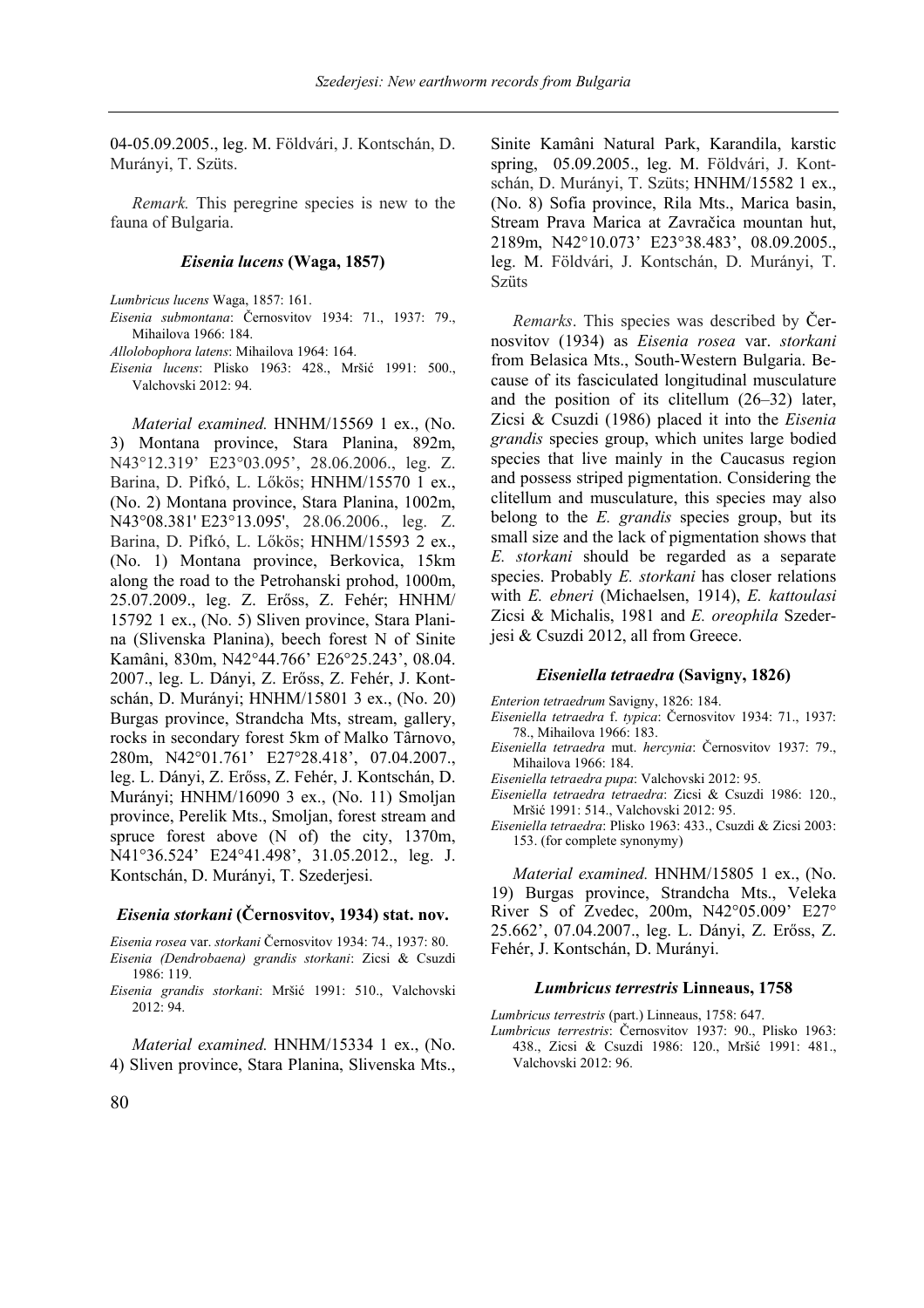*Material examined.* HNHM/15561 1 ex., (No. 7) Sofia province, Rila Mts., Rilski Manastir, 11.08.2005., leg. D. Murányi; HNHM/16081 1 ex., (No. 12) Smoljan province, Ardinski Djal Mts., Koritata, stream and mixed forest SW of the village, 995m, N41°24.089' E24°46.786', 30.05. 2012., leg. J. Kontschán, D. Murányi, T. Szederjesi.

#### *Octodrilus complanatus* **(Dugès, 1828)**

*Lumbricus complanatus* Dugès, 1828: 289.

- *Octolasium complanatum*: Černosvitov 1937: 90., Mihailova 1966: 193.
- *Octodrilus complanatus*: Mršić 1991: 398., Valchovski 2012: 96.

*Material examined.* HNHM/16087 1 ex., (No. 14) Kǎrdžhali province, Boljarsko, Vransko, Krumovica River and a pasture E of the village, 200m, N41°29.505' E25°37.269', 29.05.2012., leg. J. Kontschán, D. Murányi, T. Szederjesi.

#### *Octodrilus transpadanus* **(Rosa, 1884)**

*Allolobophora transpadana* Rosa, 1884: 45., 1897: 4. *Octolasium rectum*: Černosvitov 1934: 76., 1937: 90. *Octodrilus transpadanus*: Mršić 1991: 371., Valchovski 2012: 97.

*Material examined.* HNHM/15809 1 ex., (No. 23) Burgas province, Rezovo, spring and puddles in secondary forest at the mouth of Rezovska River, 6m, N41°59.007' E28°01.648', 08.04. 2007., leg. L. Dányi, Z. Erőss, Z. Fehér, J. Kontschán, D. Murányi.

# *Octolasion lacteum* **(Örley, 1881)**

*Lumbricus terrestris* var. *lacteus* Örley, 1881: 584.

*Octolasium lacteum*: Černosvitov 1934: 76., 1937: 89., Plisko 1963:432., Mihailova 1966: 193., Zicsi & Csuzdi 1986: 120.,

*Octolasion tyrtaeum*: Mršić 1991: 347.

*Octolasion lacteum*: Valchovski 2012: 98.

*Material examined.* HNHM/16082 1 ex., (No. 12) Smoljan province, Ardinski Djal Mts., Koritata, stream and mixed forest SW of the village, 995m, N41°24.089' E24°46.786', 30.05. 2012., leg. J. Kontschán, D. Murányi, T. Szederjesi.

### **DISCUSSION**

According to the present and literature data, the number of recorded earthworm species and subspecies known from Bulgaria is 51. This seems to be relatively few, but we have to consider that Bulgaria is an under-researched area and there have been no focused earthworm collections except a few regions.

Besides, there are some uncertainties in the data published. Mihailova (1968) reported the presence of three Dacian endemisms from Bulgaria; *Octodrilus frivaldszkyi* (Örley, 1885), *Oc. exacystis* (Rosa, 1896) and *Oc. gradinescui* (Pop, 1938). However, *Oc. frivaldszkyi* lives solely in the Transylvanian Island Mts. (Apuseni) (Pop *et al.* 2010) so its presence in Bulgaria is inconceivable. *Oc. gradinescui* (Pop, 1938) occurs only inside the Carpathian Basin and doesn't cross the Carpathians (Csuzdi *et al.* 2011). Although *Oc. exacystis* (Rosa, 1896) is present on the outer side of the Carpathians (Pop 1949) as a typical montane species its occurrence in Bulgaria requires further corroboration.

*Aporrectodea carpathica* (Cognetti, 1927) a Carpathian endemism was also listed by Mihailova (1964) but this species is missing even from the Southern Carpathians (Csuzdi & Pop 2006).

Again Mihailova (1964) indicated the presence of *Perelia phoebea* (Cognetti, 1913) in Bulgaria. This species was described from Rhodos Isl., Greece and its occurrence in Bulgaria is not plausible.

Another uncertain data is *Allolobophora mehadiensis mehadiensis* (Rosa, 1895), which is also of Dacian origin, but it possesses a wider range, so its occurrence in Bulgaria is feasible, but needs confirmation.

The presence of *Bimastos parvus* (Eisen, 1874) a peregrine species of North American origin is also need to be corroborated. The previously published Hungarian and Romanian records all proved to be misidentifications of *Allolobophoridella eiseni* (Levinsen, 1884) (Csuzdi & Zicsi 2003).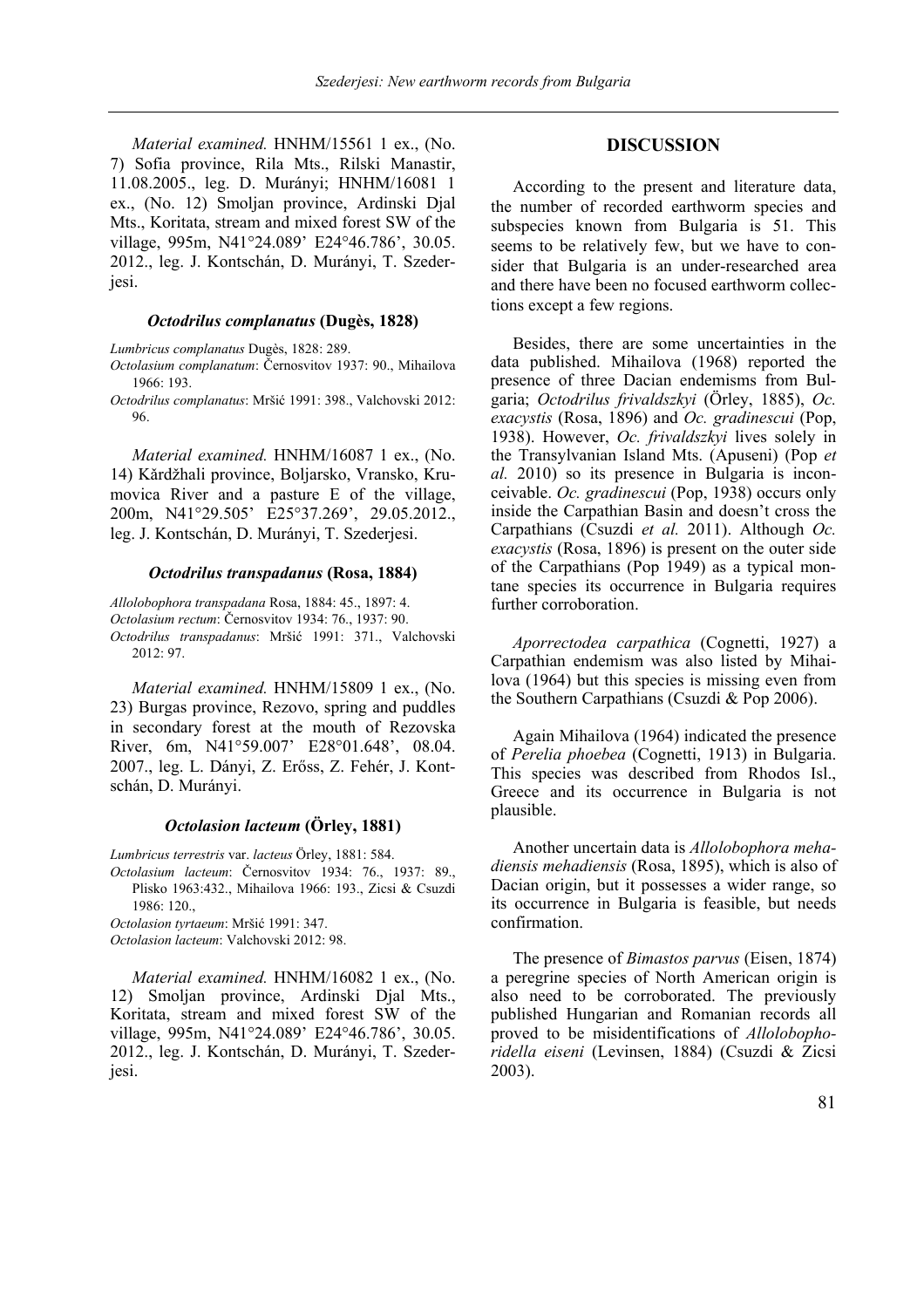The list of Valchovski (2012) contains also some highly disputed subspecies like *Dd. rubidus tenuis* and *Eis. tetraedra pupa* which are commonly regarded only as parthenogenetic forms (Csuzdi & Zicsi 2003). Consequently the present list of Bulgarian earthworms consists of 42 confirmed species and subspecies.

**Acknowledgements –** The present work was supported by the Hungarian Scientific Research Fund (OTKA K72744, and K100369).

### **REFERENCES**

- ČERNOSVITOV, L. (1934): Die Lumbriciden Bulgariens. *Mitteilungen aus den Königlich Naturwissenschaftlichen Instituten in Sofia*, 7: 71–78.
- ČERNOSVITOV, L. (1937): Die Oligochaetenfauna Bulgariens. *Mitteilungen aus den Königlich Naturwissenschaftlichen Instituten in Sofia*, 10: 62–92.
- CSUZDI, CS. & ZICSI, A. (2003): *Earthworms of Hungary (Annelida: Oligochaeta; Lumbricidae)*. In. CSUZDI, CS. & MAHUNKA, S. (eds.) Pedozoologica Hungarica 1. Hungarian Natural History Museum, Budapest, pp. 271.
- CSUZDI, CS. & POP, V.V. (2006): Earthworms of the Maramureş (Romania) (Oligochaeta, Lumbricidae). *Studia Universitatis "Vasile Goldiș"* 17(suppl): 37–42.
- CSUZDI, CS., POP, A.A., POP, V.V., ZICSI, A. & WINK, M. (2006): *Revision of the* Dendrobaena alpina *(Rosa) Species Group (Oligochaeta, Lumbricidae)*. In. POP, VV. & POP, A.A. (eds.) Advances in earthworm taxonomy II. Univ. Press, Cluj p. 119– 128.
- CSUZDI, CS. & POP, V.V. (2007): Redescription of *Allolobophora dugesi* var. *getica* Pop, 1947 and its allocation to the genus *Cernosvitovia* Omodeo, 1956 (Oligochaeta Lumbricidae). *European Journal of Soil Biology*, 43S: 19–23.
- CSUZDI, CS, POP V.V.  $&$  POP, A.A. (2011): The earthworm fauna of the Carpathian Basin with new records and description of three new species (Oligochaeta: Lumbricidae). *Zoologischer Anzeiger,* 250: 2–18.
- DUGÈS, A. (1828): Recherche sur la circulation, la respiration, et la reproduction des Annélides sétigéres abranches. *Annales des Sciences Naturelles Paris*, 15: 284–336.
- LINNAEUS, C. (1758): *Systema Naturae per Regna tria Naturae, secundum Classes, Ordines, Genera, Species, cum Characteribus, Differentiatiis, Synonymis, Locis.* 10th edition, volume 1. Laurentii Salvii, Holmiae, pp. 824.
- MICHAELSEN, W. (1890): Die Lumbriciden Norddeutschlands. *Jahrbuch der Hamburgischen Wissenschaftlichen Anstalten*, 7: 1–19.
- MICHAELSEN, W. (1891): Oligochaeten des Naturhistorischen Museums in Hamburg IV. *Jahrbuch der Hamburgischen Wissenschaftlichen Anstalten*, 8: 1–42.
- MICHAELSEN, W. (1902): Neue Oligochaeten und neue Fundorte alt-bekannter. *Mitteilungen aus dem Naturhistorischen Museum in Hamburg,* 19: 3–53.
- MIHAILOVA, P. (1964): Njakoj vidove ot semejstvo Lumbricidae (Oligohaeta) novi za faunata na Blgarija. *Annuaire de Université de Sofia*, 57: 163– 169.
- MIHAILOVA, P. (1965): Pet vida Lumbricidae (Oligohaeta) novi za faunata na Blgarija. *Annuaire de Université de Sofia*, *Faculté de Biologie*, 58: 257– 266.
- MIHAILOVA, P. (1966) Dzdovni cervi Lumbricidae (Oligohaeta) v Trakija. *Fauna na Trakja*, *Bulgarian Academy of Science, Sofia*, 3: 181–200.
- MRŠIĊ, N. (1991): *Monograph on earthworms (Lumbricidae) of the Balkans I-II*. Slovenska Akademija Znanosti in Umetnosti, Zazred za Naravoslovne Vede Opera 31 Ljubljana, pp. 757.
- ÖRLEY, L. (1881): A magyarországi Oligochaeták faunája. I. Terricolae. *Mathematikai és Természettudományi Közlemények,* 16: 562–611.
- PLISKO, D. (1963): Materialien zur Kenntnis der Regenwürmer (Oligochaeta, Lumbricidae) Bulgariens. *Fragmenta Faunisica,* Warsawa, 10: 425–440.
- POP, V. (1949): Lumbricidele din România. *Analele Academiei Republicii Populare Române Secţiunea de Ştiinţe Geologice Geografice şi Biologice,* 1(9): 383–505.
- POP, A.A, POP, V.V. & CSUZDI, CS. (2010): Significance of the Apuseni Mountains (the Carpathians) in the origin and distribution of Central European earthworm fauna. *Zoology in the Middle East,* 2010(suppl. 2): 89–110.